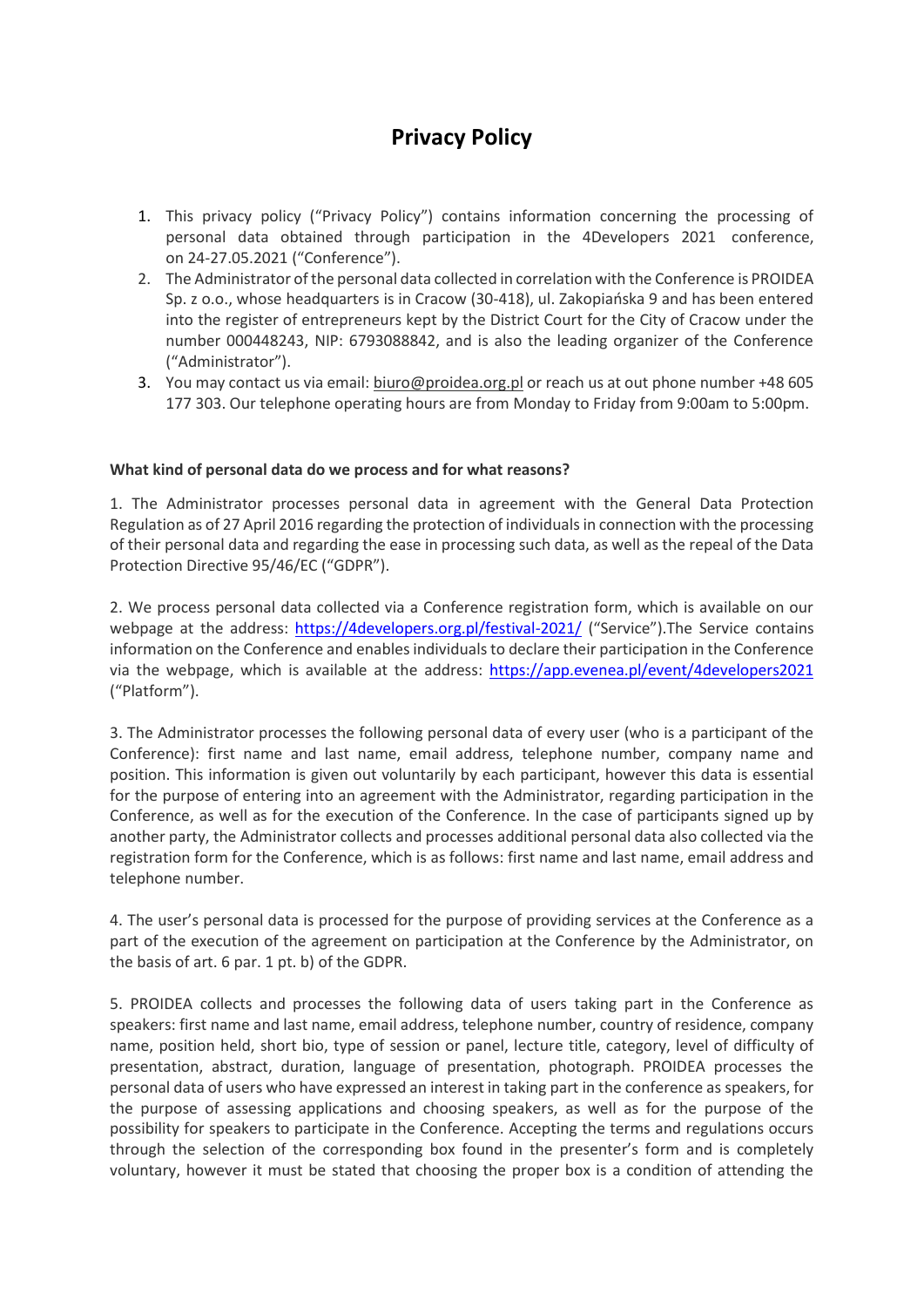Conference as a speaker (the basis of processing personal data is the agreement of the person in question - art. 6 par. 1 pt. a) of the GDPR). The data is processed for the purpose of assessing the lecture by the Board of the 4Developers 2021 Program.

6. During the conference, photographs and videos may be taken, and in connection with this fact, the Administrator will process your image on the basis of the agreement presented in art. 6 par. 1 pt. a) of the GDPR.

7. By giving such data as a user name on Twitter, information regarding how you found out about the Conference, information regarding what it was that made you want to attend the Conference, as well as other questions are voluntary and optional.

8. Providing information for the VAT invoice: company name, address, postal code, city, NIP (optional) is necessary to be provided with an invoice. This type of personal data can be processed for the purpose of issuing an invoice on the basis of art. 6 par. 1 pt. f) of the GDPR.

9. If you agree to the terms, your personal data including: first name and last name, email address, telephone number, country of residence, company name, position, may be processed for marketing and promotional purposes, which are related to offers from the Conference Partners on the basis of art. 6 par. 1 pt. a) of the GDPR. Agreeing to such terms is done on a voluntary basis and does not make up a condition for participating in the conference. However, the Administrator may process this data for marketing purposes on the basis of art. 6 par. 1 pt. f) of the GDPR.

10. After carrying out the agreement for participation in the conference, the basis on which data will be processed, within the limitations of the point outlined below, is justified on a legal basis (art. 6 par. 1 pt. f) of the GDPR), and is displayed in order to ensure the legal safety of the administrator.

11. Your personal data may be subject to profiling in order to reach the targets that they were chosen for. This data will not, however, be used by the administrator for the purpose of making automatic decisions.

## **How long do we keep your personal data?**

1. Your personal data will be processed until the claims related to the agreement with the Administrator regarding participation at the conference have expired.

2. In the case that you agreed to the processing of your data for marketing purposes, your information will be processed until you withdraw your consent to such processing.

3. In the case that the Administrator received your consent to process your personal data for the Conference Partners (on the basis of art. 6 par. 1 pt. a) of the GDPR), your data will be processed by the Administrator until they have been sent to the Conference Partners. The Administrator has the right to use the materials made available by the Presenters after the conference, for the purpose of recruiting other speakers for the following editions of the Conference.

## **Who do we give your personal data to?**

1. The recipients of your personal data are the Administrator's employees, as well as those cooperating with the Administrator. The recipients of your data may also be entities which provide services to the Administrator with regards to organizing the Conference or helping the Administrator reach marketing goals. Among those who have access to the personal data gathered by the Administrator are those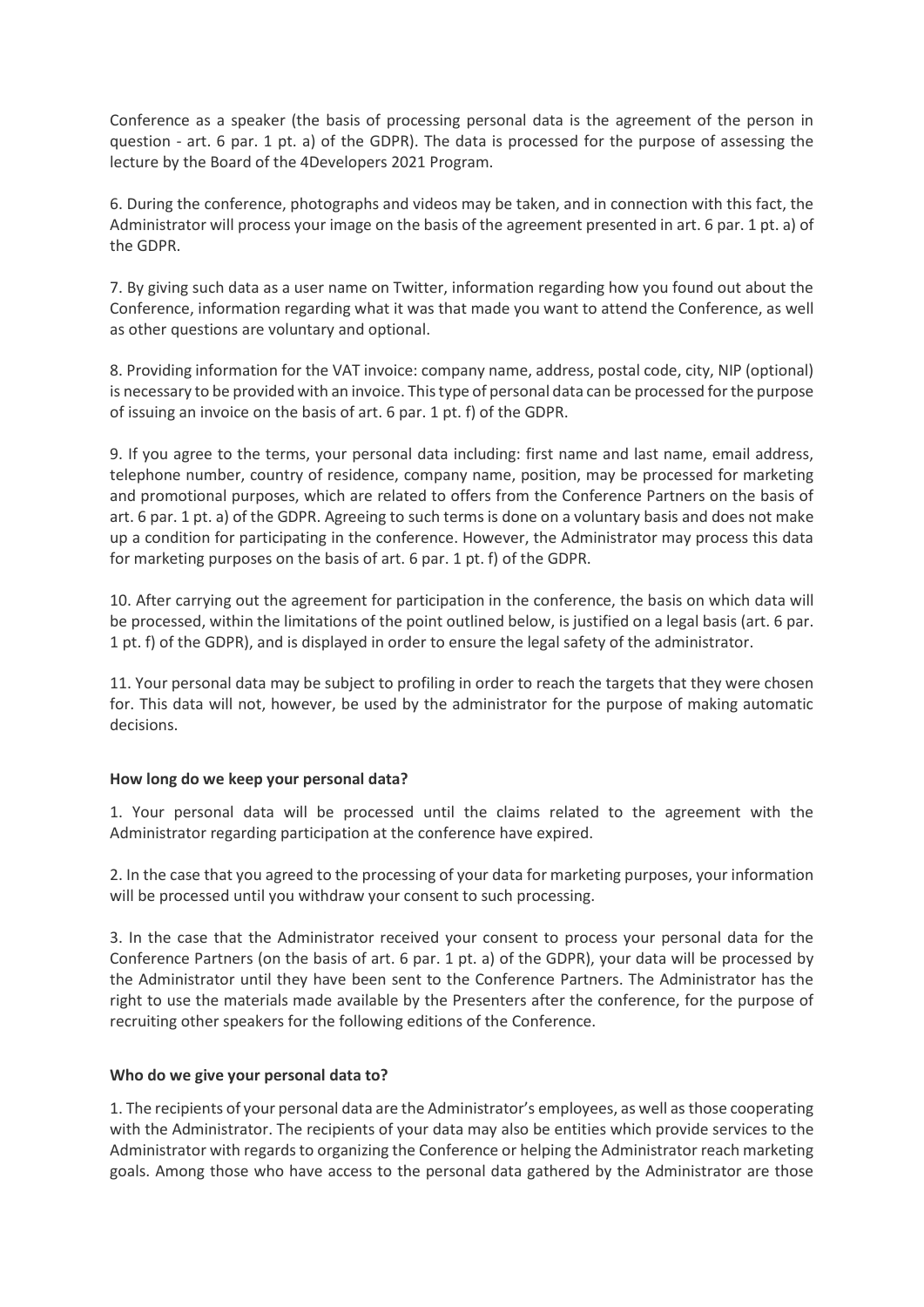entities servicing the Platform, which aid in registering for the Conference (the Platform is available through the web service Evenea, which is run by Event Labs sp. z o.o. in Warsaw). Additionally, is you are using the online payment system, the Administrator has the right to make your data available in order to carry out the payment process.

2. If you agree to have your data processed by the Conference Partners, they will also be authorized to process the personal data named above.

3. In certain cases, your personal data may also be shared with public bodies. This will only occur in the case that legal stipulations require us to do so.

4. In very rare cases, your personal data may be shared with the United States of America (see pt. 26), but only to those bodies which guarantee the safety of your personal data abiding by the proper standards for their protection, i.e. with reference to those issued by the European Commission's decision to provide the proper protection of personal data, mentioned in art. 45 of the GDPR, as part of the Privacy Shield, or on the basis of any necessary security, mention in art. 46 of the GDPR, including model contractual clauses.

# **Your rights**

1. Any requests that you may have regarding your rights may be sent to us at our email address: [biuro@proidea.org.pl](mailto:biuro@proidea.org.pl) or mailed to us by post at our address: Proidea Sp. z o.o., ul. Zakopiańska 9,30- 418 Cracow Poland.

2. You are entitled to the following rights:

- a. The right to request access to your personal data;
- b. The right to make changes your personal data: if you believe that the personal data provided is inaccurate or incomplete;
- c. The right to remove your personal data;
- d. The right to limit what personal data is processed;

e. The right to object to the processing of your personal data: you are entitled to object to the processing of your personal data on the basis of a personal situation. You have an absolute right to object to your personal data's being processed for direct marketing purposes, including profiling linked with direct marketing. In connection with the fact that the basis of processing personal data lies within the justifiable interest of the Administrator, i.e. the settlement, investigation or protection of the Administrator's claims, the processing of the personal data of individual participants signed up for the Conference by another party (art 6 par. 1 pt f GDPR) may be objected by the individual.

f. The right to withdraw consent: if you agreed to the processing of your personal data, you are entitled to withdraw your consent at any time, however this withdrawal does not pertain to the data that was processed before withdrawing consent.

g. The right to transfer your personal data:

3. We will use our best efforts to ensure that your personal data is fully and legally protected. If, despite this fact, you believe that we are processing your data illegally, you are entitled to the right to lodge a complaint with a supervisory authority, which falls to the President of the Personal Data Protection Office in Poland.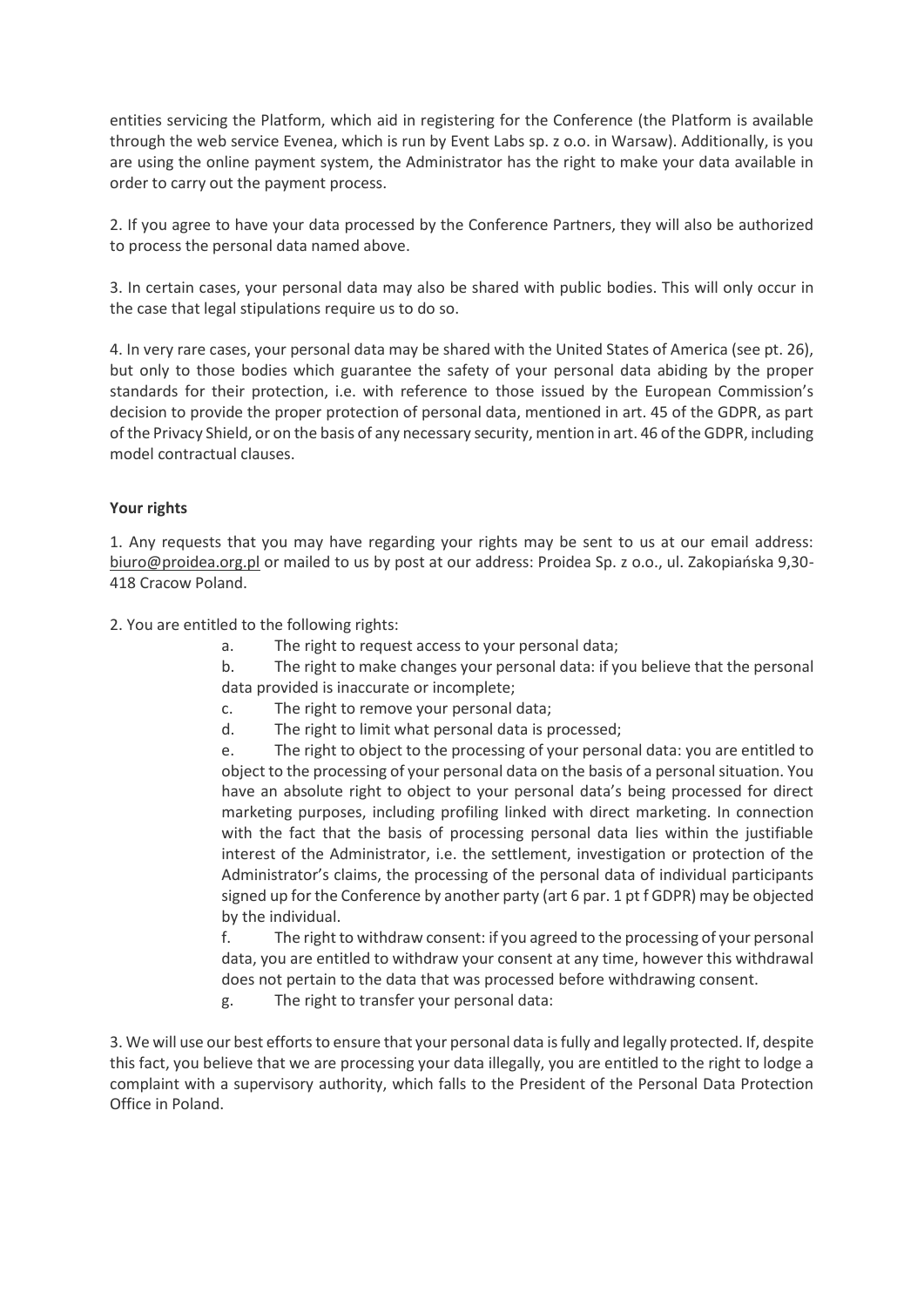#### **Cookies**

#### **General information about cookies**

1. We use technologies, such as cookie files, to gather and process personal data in order to personalize the content of advertisements visible on other web pages, as well as to conduct analyses of the traffic present in the Service.

Cookies enable us to get to know your interaction with the Service better. They allow us to therefore organize its structure. They also collect information on how it is that you use the Service, on the page through which you were directed to us, as well as the number of times you visited our page and how much time you spent on specific pages. Cookies also allow us to personalize our advertisements, as well as those of our partners.

The Service's cookie files are automatically stored in your devices if your setting so allow. A cookie file usually contains the domain name, its expiration date, as well as an individual random identification number for that file. The information stored within a cookie file may be found with other data that you provided, including your email address. You may switch off the cookies function in your internet browser's settings. If you choose this option, you will be able to navigate the web, however the functions of the sites may be limited.

Using the Service and having cookies switched on in your settings is automatically read as consent for us to use cookies.

2. The Service uses the Administrator's cookies, as well as third party cookies.

## **Google Analytics**

The Service uses the Google Analytics tool, a web analysis service offered by Google Inc. ("Google"). The Google Analytics tool uses cookies stored in your computer, which allow you to use the Service. Information on your use of the Service is sent to the US's Google server and there saved. The Service uses the anonymization of IP addresses. This means that your IP address will, in advance, be shortened by Google in the EU or other countries outside the EU which are also signatories in the Agreement on the European Economic Area. The full IP address, before being shortened, will be sent to the Google server in the US only in special cases. Google uses the data in order to analyze your use of the Service for the Administrator, with the goal of creating reports on activity on the Service, as well as for the purpose of providing other services related to the use of the Service and Internet to the Administrator. The IP address identified by Google Analytics will not be merged with other data collected by Google.

#### **Remarketing**

The service uses cookie remarketing tools in order to provide you with advertisements on Facebook (Facebook Pixel) and Google (Google Ads).

#### **Web Beacons**

Besides cookies, the Service may also collect data regularly collected by the administrators of internet systems as a part of the so-called logs and files.